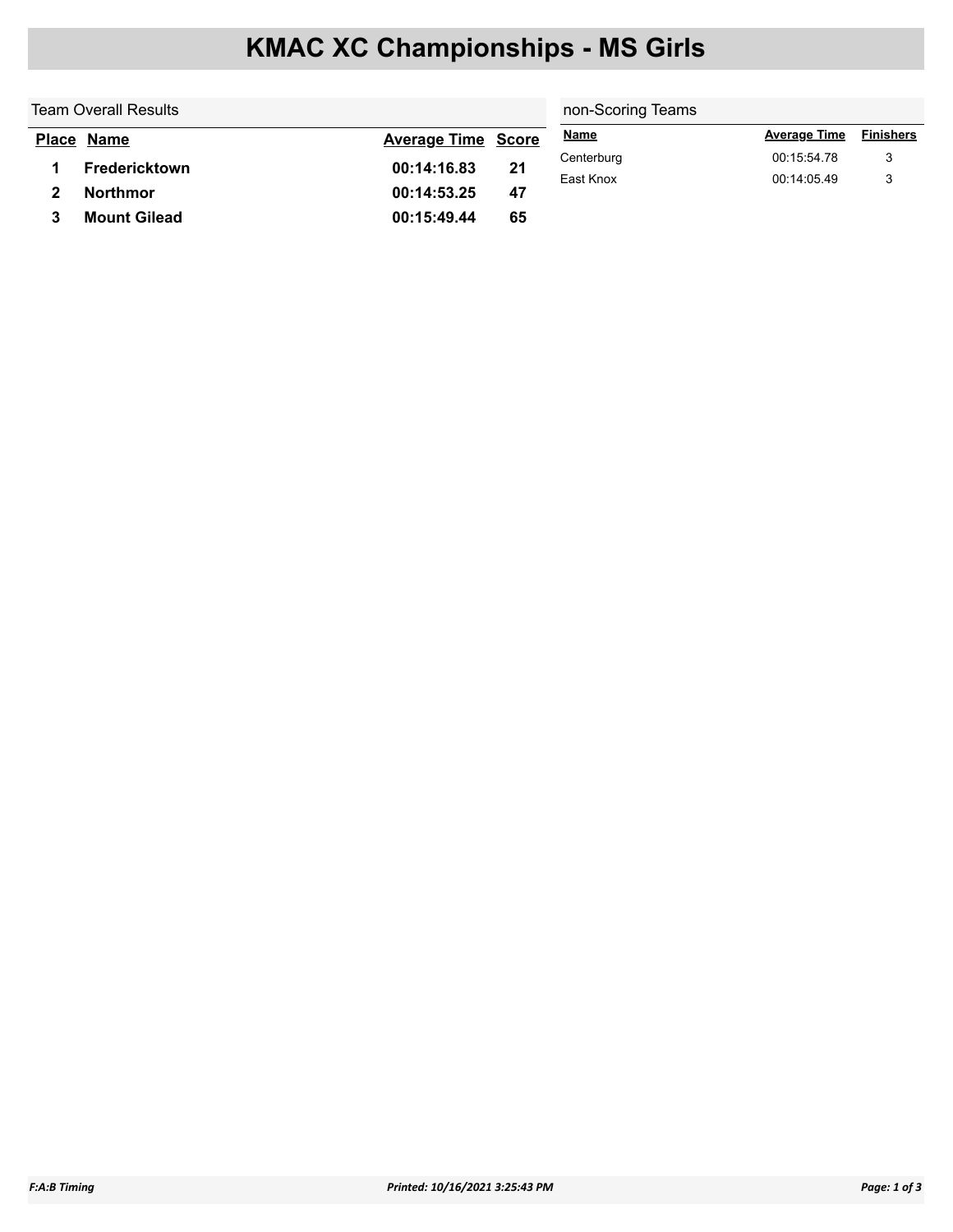# **KMAC XC Championships - MS Girls**

### Team Results

|              | <b>Place Team Name</b> |                         |      |                                 |             | <b>Average Time # of Finishers Team Score</b> |              |
|--------------|------------------------|-------------------------|------|---------------------------------|-------------|-----------------------------------------------|--------------|
| 1            | Fredericktown          |                         |      |                                 | 00:14:16.83 | 15                                            | 21           |
|              | <b>Team Position</b>   | <b>Overall Position</b> | Bib# | Name                            |             | <b>Chip Time</b>                              | <b>Score</b> |
|              | 1                      | 3                       | 17   | <b>Micah Phillips</b>           |             | 00:13:32.13                                   | 2            |
|              | $\overline{2}$         | 6                       | 14   | <b>Ava Lodahl</b>               |             | 00:14:18.14                                   | 3            |
|              | 3                      | 7                       | 21   | <b>Madi Shade</b>               |             | 00:14:23.59                                   | 4            |
|              |                        | 8                       | 22   | <b>Elizabeth Swartzentruber</b> |             | 00:14:25.97                                   | 5            |
|              | 5                      | 11                      | 19   | <b>Elli Rashley</b>             |             | 00:14:44.30                                   | 7            |
|              | 6                      | 12                      | 16   | Angelina Overholt               |             | 00:14:51.98                                   | (8)          |
|              | $\overline{7}$         | 17                      | 8    | Jenny Alexander                 |             | 00:15:28.39                                   | (13)         |
| $\mathbf{2}$ | <b>Northmor</b>        |                         |      |                                 | 00:14:53.25 | $\overline{7}$                                | 47           |
|              | <b>Team Position</b>   | <b>Overall Position</b> | Bib# | Name                            |             | <b>Chip Time</b>                              | <b>Score</b> |
|              | 1                      | 1                       | 34   | <b>Kate Lehman</b>              |             | 00:12:41.48                                   | 1            |
|              | $\mathbf{2}$           | 13                      | 30   | Lyla Bishop                     |             | 00:15:09.15                                   | 9            |
|              | 3                      | 14                      | 35   | <b>Elizabeth Ruhl</b>           |             | 00:15:16.89                                   | 10           |
|              |                        | 16                      | 29   | <b>Sarah Abrams</b>             |             | 00:15:24.68                                   | 12           |
|              | 5                      | 20                      | 36   | <b>Haylee Walker</b>            |             | 00:15:54.08                                   | 15           |
|              | 6                      | 25                      | 31   | Anna Booher                     |             | 00:16:26.36                                   | (17)         |
|              | 7                      | 32                      | 33   | <b>Abby Hinty</b>               |             | 00:20:39.17                                   | (20)         |
| $\mathbf{3}$ | <b>Mount Gilead</b>    |                         |      |                                 | 00:15:49.44 | 6                                             | 65           |
|              | <b>Team Position</b>   | <b>Overall Position</b> | Bib# | Name                            |             | <b>Chip Time</b>                              | <b>Score</b> |
|              | $\mathbf{1}$           | 9                       | 25   | <b>Sophie Mosher</b>            |             | 00:14:37.61                                   | 6            |
|              | $\mathbf{2}$           | 15                      | 26   | <b>Danielle Pohlkotte</b>       |             | 00:15:22.94                                   | 11           |
|              | 3                      | 19                      | 24   | <b>Avery Johnson</b>            |             | 00:15:46.11                                   | 14           |
|              | 4                      | 24                      | 28   | <b>Kenlee Trainer</b>           |             | 00:16:23.53                                   | 16           |
|              | 5                      | 26                      | 27   | <b>Addison Rogers</b>           |             | 00:16:57.00                                   | 18           |
|              | 6                      | 29                      | 23   | <b>Brooke Jagger</b>            |             | 00:17:53.78                                   | (19)         |